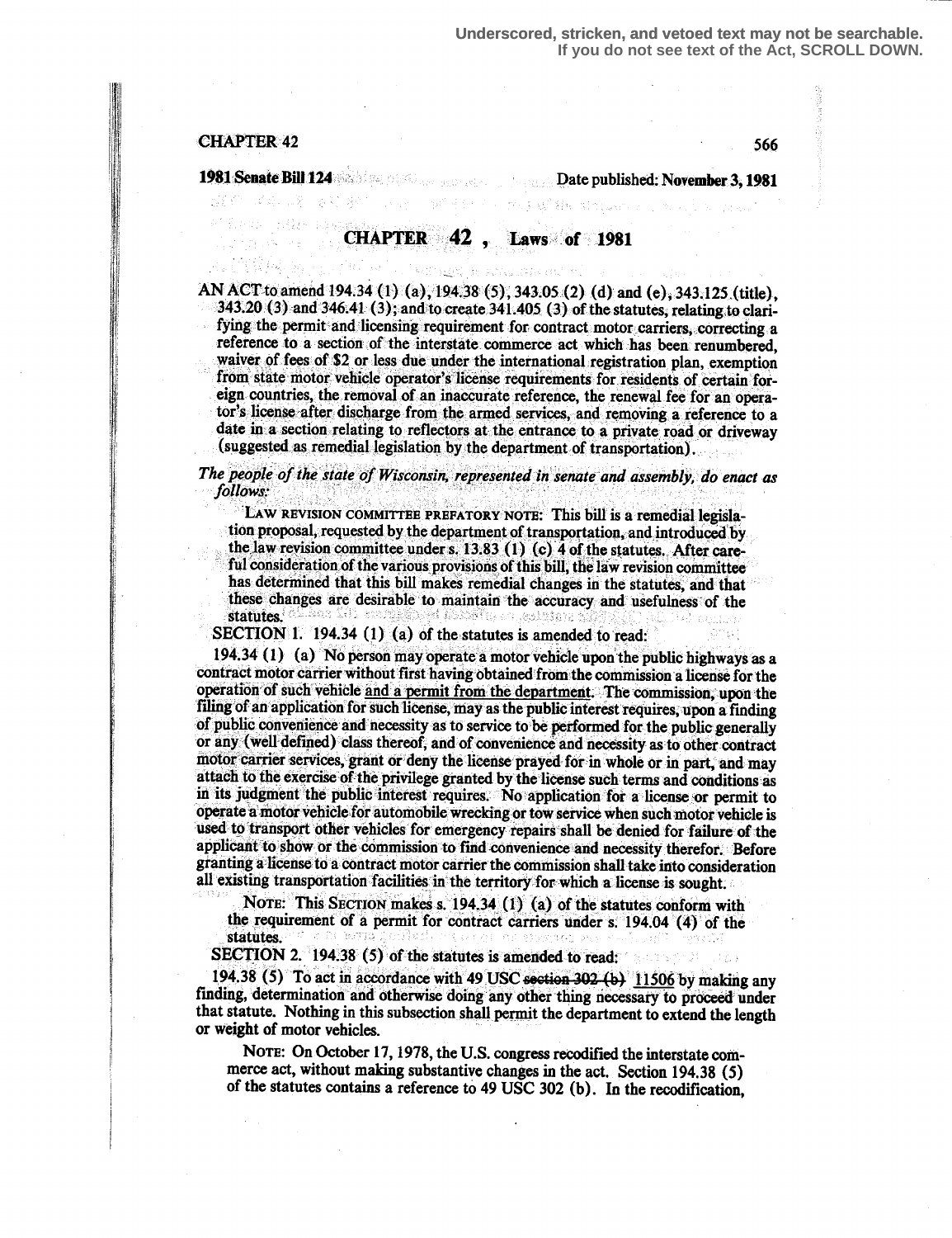#### 567 CHAPTER 42

this provision of the interstate commerce act was renumbered as 49 USC 11506. This SECTION makes the corresponding change in the cross-reference.

SECTION 3. 341.405 (3) of the statutes is created to read:

341 .405 (3) Any fee of \$2 or less due under this section may be waived by the department.

NOTE: Section 341.405 (3), as created by this bill, permits the department of transportation to waive fees of \$2 or less due under the provisions of the international registration plan. This will improve the administration of the department of transportation.

SECTION 4. 343.05 (2) (d) and (e) of the statutes are amended to read:

 $343.05$  (2) (d) Any person nonresident of the United States who speaks and reads the English language. who holds an international driving permit or a valid operator's license validated for use in the United States under issued by a country which is a signatory to either the 1943 regulation of inter-American automotive traffic or the 1949 Geneva convention on road traffic.

(e) Any person who speaks or reads the English language nonresident of the United States who holds an international driving permit or a valid operator's license issued by West Germany, Japan Mexico or Switzerland or by any other nation-having a reciprocal agreement with the United States concerning driving privileges.

NOTE: Current law requires that any person who operates a motor vehicle on Wisconsin highways must have an operator's license issued by the department of transportation, unless the person falls within one of the exceptions enumerated in s. 343.05 (2) of the statutes. One of these exceptions pertains to persons who speak and read the English language and who possess an international driver's license validated for use in the United States. In an opinion dated October 3, 1979, the attorney general stated that the English language requirement is invalid as a restriction on rights granted by international treaties and thereby violates the supremacy clause of the U.S. constitution .

This SECTION eliminates the English language requirement of s. 343,05 (2) (d) and (e) of the statutes .

This SECTION also provides that persons holding a valid operator's license issued by West Germany, Mexico or Switzerland are exempt from the Wisconsin operator's license requirement. This SECTION corrects an error in the statute, since Japan, bur not Mexico, is a signatory to the 1949 Geneva agreement. The reference to Mexico is inserted to conform to current practices of the department of transportation . A general phrase is added in s. 343.05 (2) (e) of the statutes so that a person holding a valid operator's license from any other nation having a reciprocal agreement with the United States concerning driving privileges is exempt from the Wisconsin operator's license requirement.

SECTION 5. 343.125 (title) of the statutes is amended to read:

#### 343.125 (title) Chauffeurs to obtain special license.

NOTE: This SECTION amends the title of s. 343.125 of the statutes, by deleting the reference to a chauffeur's license for taxi drivers, a requirement which no longer exists.

SECTION 6. 343.20 (3) of the statutes is amended to read:

343.20 (3) Any person who holds a valid license and who is unable to make a renewal application within the period declared by the department, due to serving with any branch of the armed services, may apply for a renewal of the license at any time during such service or within 6 months after the date of discharge from such services. The department shall charge only the standard renewal fee upon renewal of such license.